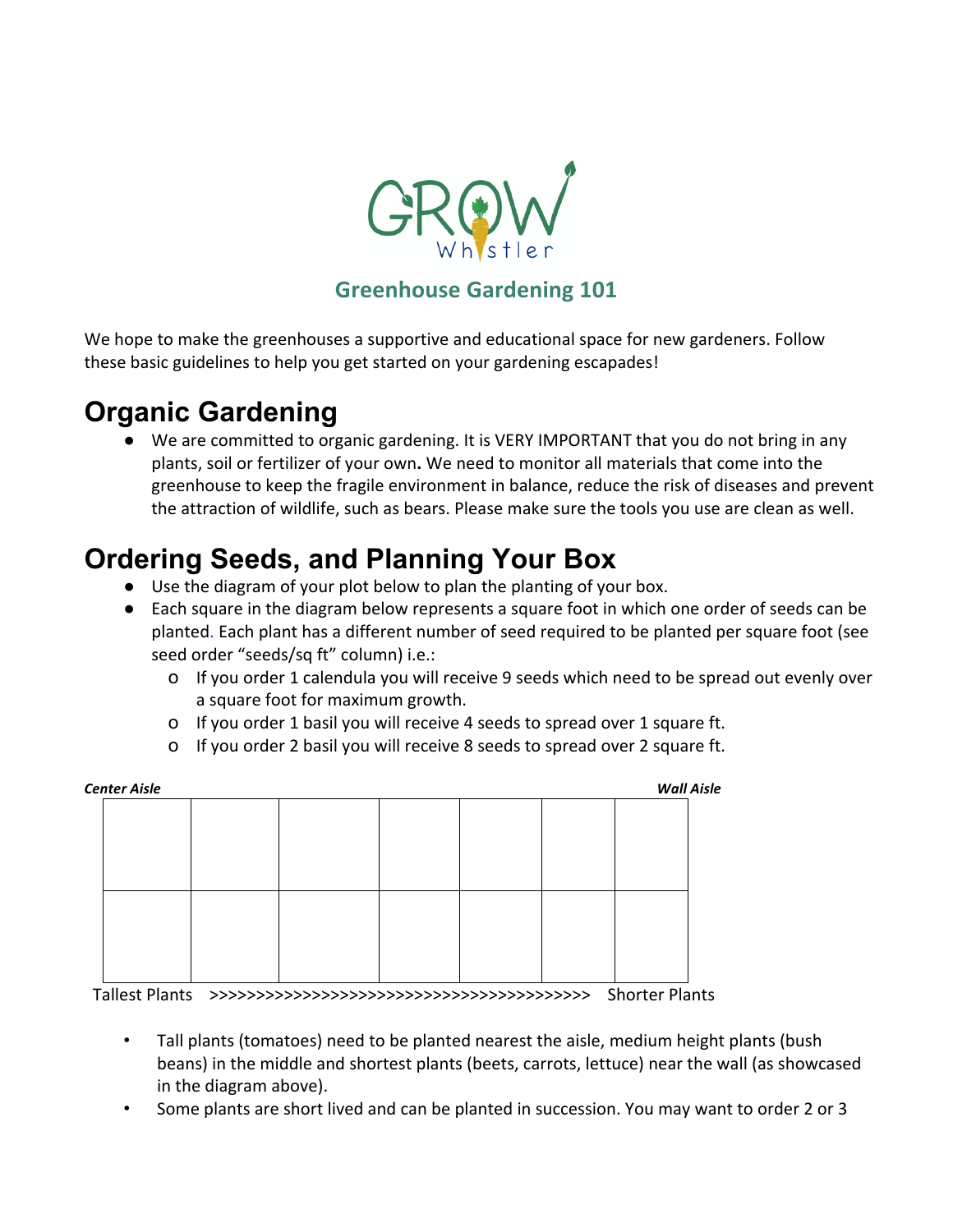

sets of this type of seed, so that you can replant them depending on germination days for continuous harvesting.

- Cool weather plants (peas, spinach, kale, lettuces, mesclun, beets, radish, and arugula) can be sowed as soon as your boxes are ready and the water is turned on.
- Warm weather plants like cucumbers should be planted when the soil warms up around late May or early June.

# **Box Preparation**

- **Remove old vegetation:** Organic material; moss, debris etc. from your box and compost it in the compost pile located beside the greenhouse. Please do not keep old vegetation inside the greenhouse as it will rot and cause disease.
- **Turn soil in the box:** There are 2 galvanized pipes buried half way down in some box, be careful not to disturb them, but dig around and below them for maximum aeration.
- **Top-up soil**: Use provided soil to fill your box up until 2" from the top edge.
- **Soil Additives:** Mix soil additives in when turning soil. Soil additives will be provided with your seeds.
- **Irrigation system:** irrigation is provided through the black plastic tubes that run the length of your box and are held off the ground by wooden slats. It is important these tubes remain spread evenly across your box and are not damaged so please handle with care as you work around them.
- **Start to build your support for tomatoes, beans and peas**: Taller plants need support or they will fall over, break and die. Tomato cages are not good a good option for the tall, indeterminate<sup>1</sup> tomato plants provided through the GROW program as they will quickly outgrow the frames.

# **Seed Planting**

- **Soak soil completely before planting seeds.**
- **Plant large seeds** i.e.: beans ¼" deep. **Small seeds** i.e.: basil should be broadcast on surface and covered with soil 1/8" deep. There are planting depth charts posted in the greenhouses.
- **Succession Planting**: To ensure a steady harvest, only plant a portion of the square foot initially. Plant the remainder of the seeds in the following weeks. Make sure to take germination time into consideration (detailed on seed order form & on the AWARE Website).
- **. Thin Plants:** Crowded plants provide poor yield and are more likely to get disease. Make sure your plants have space to grow and take out the smaller plants - this process of 'thinning' can be done continually to ensure plants are just touching.
- **Cut and Come Again Plants**: Plants should be 4-5 inches tall before harvesting with scissors. Cut the entire plant about 1-2 inches above the soil or only harvest the outer leaves. HAND WATER the plant a generous amount after cutting it. Cut plants can be re-grown 2-3 times

 $<sup>1</sup>$  Indeterminate varieties of tomatoes are also called "vining" tomatoes. They will grow and produce fruit until killed by</sup> frost and can reach heights of up to 10 feet although 6 feet is considered the norm. They will bloom, set new fruit and ripen fruit all at the same time throughout the growing season. They require caging and/or staking for support and pruning and the removal of suckers is practiced by many but is not mandatory.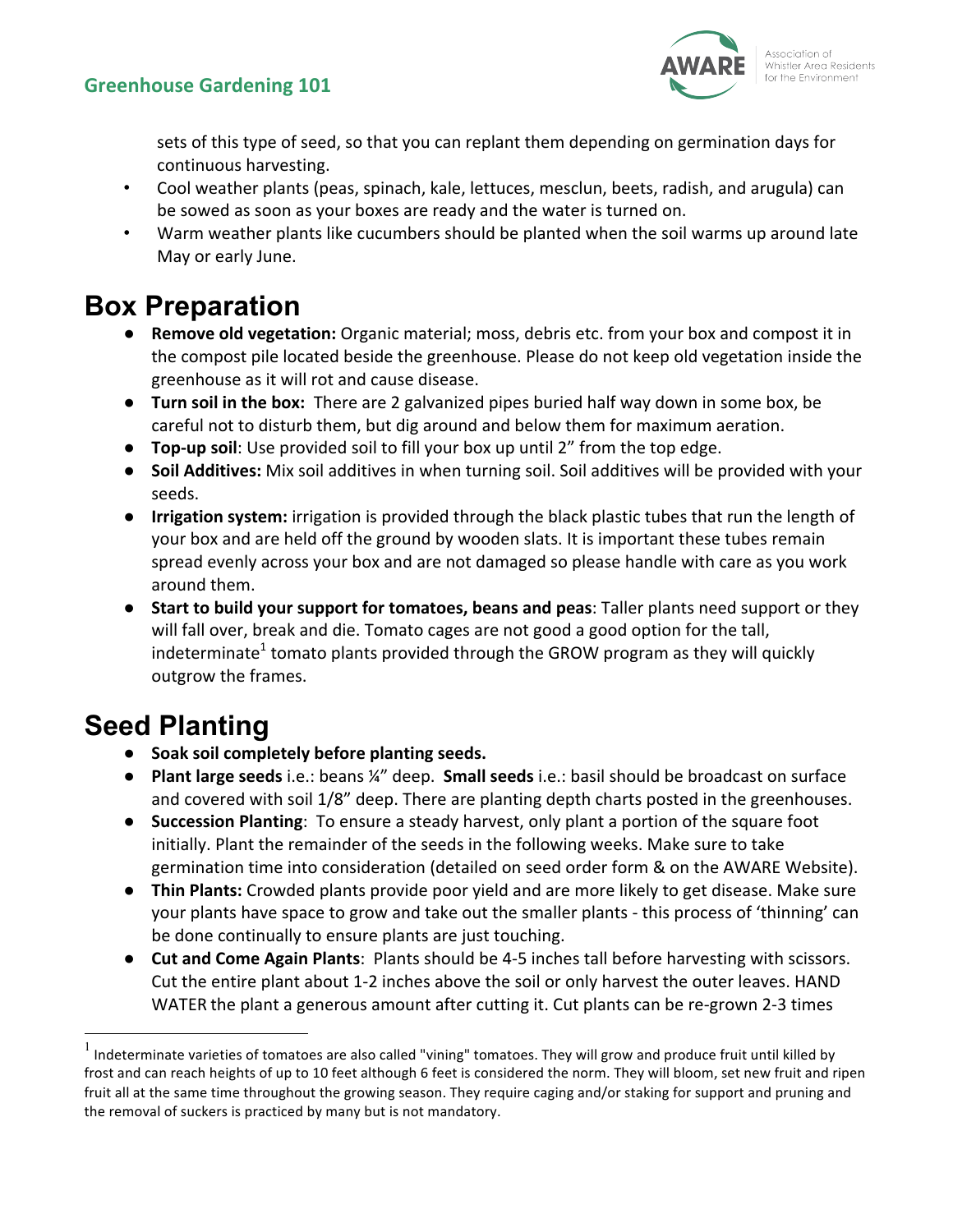

before a replant is needed. Harvest the entire plant when the seed stalk begins to form and the plant starts to 'bolt' (when the plant puts all it's energy into going to seed).

**.** Harvest plants frequently i.e.: beans, peas to promote flowering and greater production.

## **Watering Systems**

- All boxes are hooked up to an automatic watering system.
- It is necessary to hand water plants until they germinate. Once germination has occurred gently water the seeds using one of the lighter watering settings on the hose nozzle, so that you do not disturb the seeds. Do not let soil dry out, especially around tomatoes and cucumbers. When watering by hose, turn water on by opening small black lever on 'Y' fitting. Make sure lever is OFF when finished.
- For hand watering by hose (NOTE Spruce Grove: there are 2 hoses in the left hand greenhouse at Spruce Grove, 1 inside hose, 1 outside hose).
	- O To turn water ON: Turn the small black valve on 'Y' hose fitting to the "on" position (valve parallel  $(=)$  to hose).
	- O To turn water OFF: Turn the small black valve to a position perpendicular  $(+)$  to hose. **VERY IMPORTANT because if the water is left on and the hose breaks, the automatic** watering system to all of the boxes will be lost.
- **IMPORTANT:** Do NOT touch any taped or wired water valves or timers.
- To ensure that your box is watered effectively, ensure the drip lines are not blocked by wooden slats or touching the soil. The drip lines (black plastic tubes) run across your box and have emitters holes every six inches.

# **CARING FOR TOMATOES**

### **Planting Tomatoes**

- Smokers wash hands before handling plants to prevent transmitting the tobacco virus, which is DEADLY to tomato plants.
- Construct your staking system before planting so you do not damage plant roots.
- Wire tomato cages are not tall enough to support our indeterminate tomato. Stakes need to be around 6 ft. tall since the plants can grow to reach the top of the greenhouse.
- All our tomato plants are indeterminate; they grow very tall and produce through season.
- Plant tomato plant in the middle of the square foot. Plant only one tomato plant per square ft. nearest the aisle.
- Plant Deep when you plant your tomato 'starts' (seedlings) you want to plant them deep as this will allow new roots to grow from the stem which will help the plant quickly grow sturdy and tall. Bury up to 4 inches of the stem underground. Then pinch off all existing branches that fall below 1" from the top bunch of leaves.
- New plants need to be hand watered daily, for at least the first 2 weeks to establish roots. Remember neglect is your only enemy. Coordinate with your fellow gardeners if you are unable to attend to on a daily basis.
- **Do not water whole plant or leaves**, as this will promote rot. Always water soil around base of plant.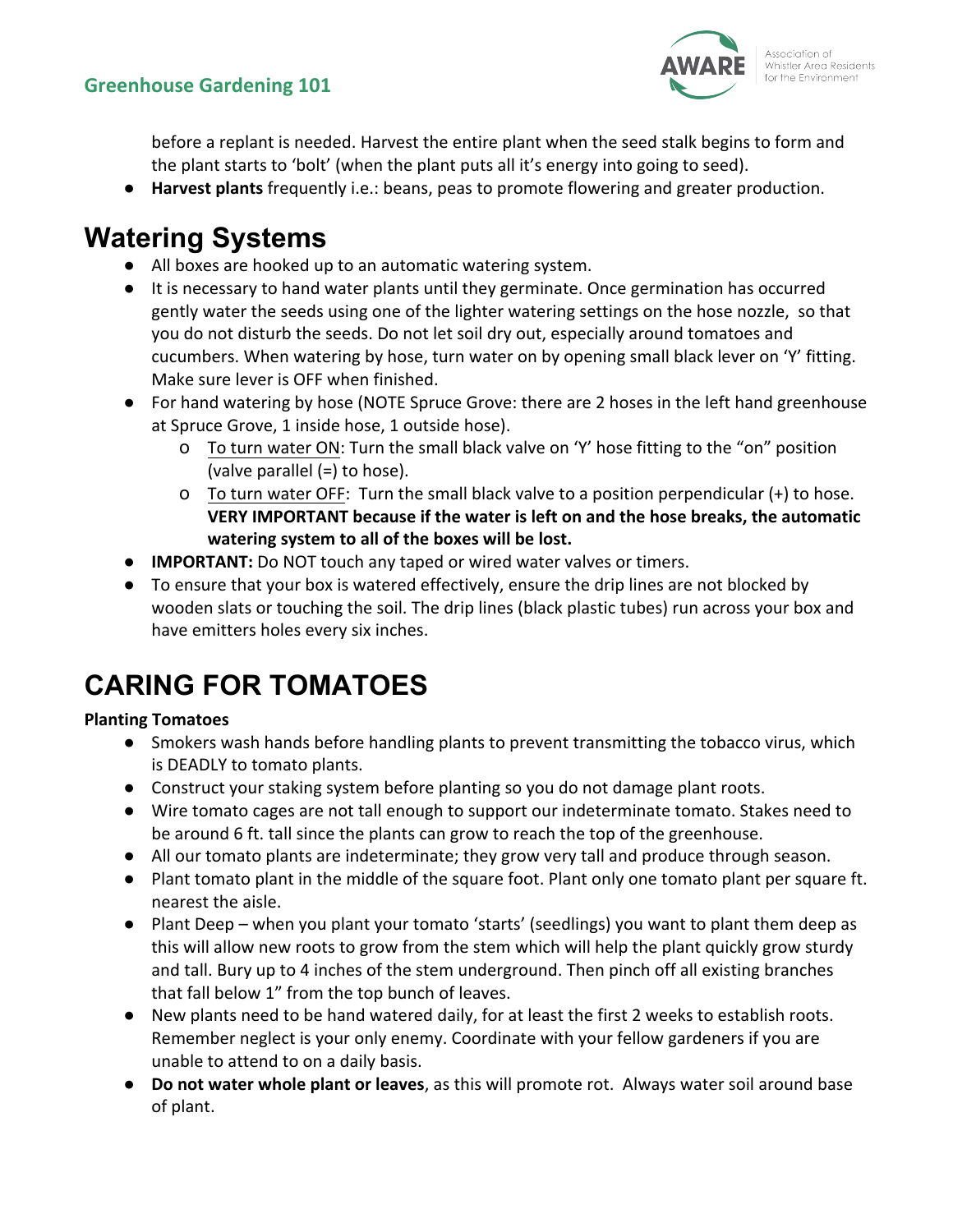### **Greenhouse Gardening 101**





#### **Taking care of your plants**

- Once a plant becomes big enough, it needs to be tied to a staking system, use a soft material and tie loosely.
- Prune leaf branches several inches up from soil to allow circulation. This will help prevent disease.
- Prune leaf branches that are very long, with no flowers on them, to ½ lengths. The plant will grow taller and not bushy. This will prevent accidental breaking of branches.
- You can pinch out suckers (small branch growing between main branch and vine stem) when they have grown 2 leafs. This will help produce quality fruit.
- Remove any dead or yellow leaf branches. Compost in the compost pile located beside the greenhouse.
- Never prune above the top blossom cluster to avoid accidental pruning out the 'leader' (main growing stem).
- About 3 weeks before the end of season 'top plant', so remove all flowers and tiny tomatoes to allow plant to devote energy to ripening tomatoes that are of good size.
- On hot summer days, if soil surface is dry, hand water. Remember a tomato is 95% water.

#### **Harvesting**

● Harvest tomatoes when they are firm, just before they have reached their colour peak. Store tomatoes at room temperature, out of sunlight.